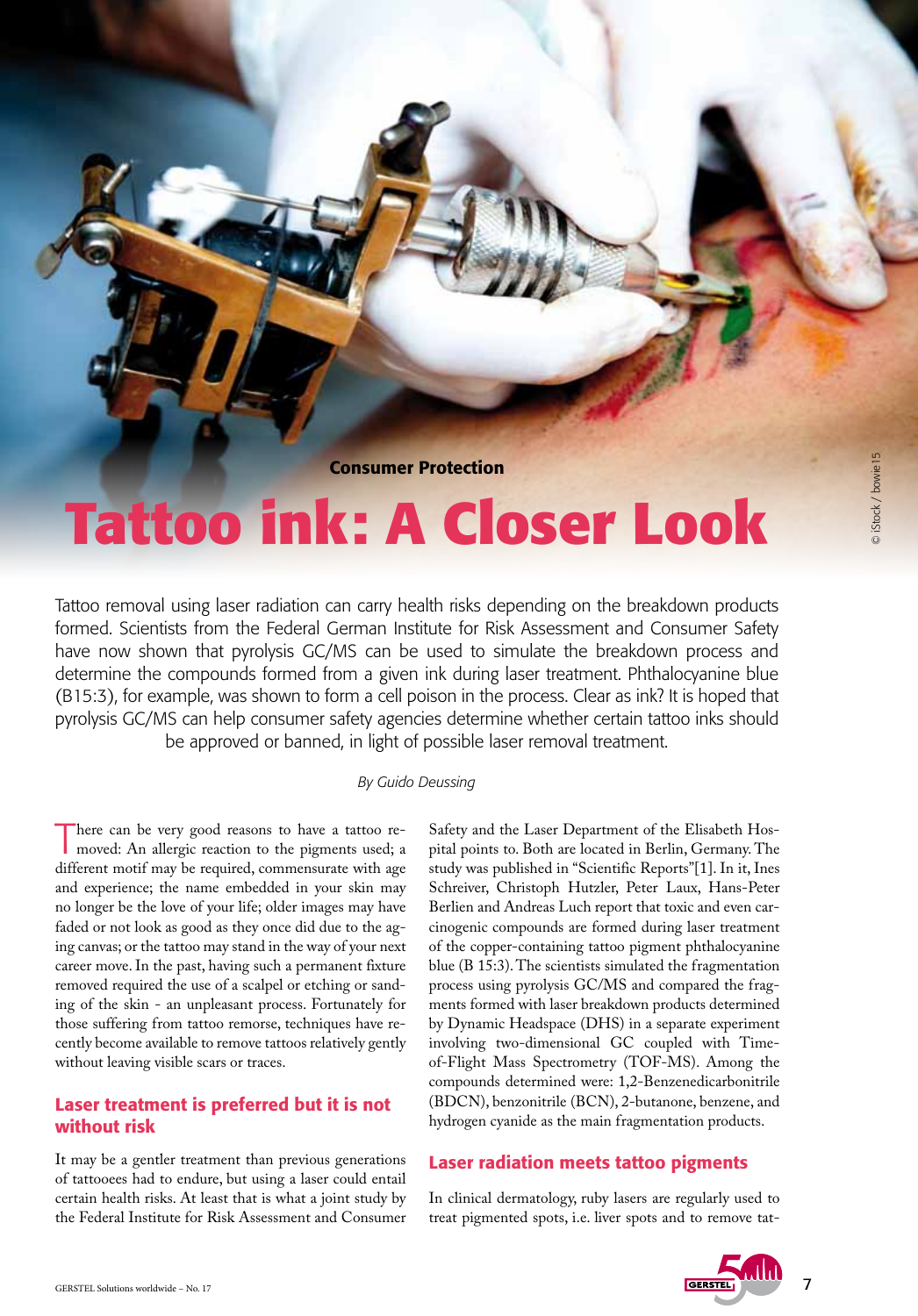toos. According to the scientists, radiating the skin with a ruby laser can lead to temperatures of more than 1000 °C in the skin. To break down the relatively stable color pigment phthalocyanine blue (B15:3), temperatures in excess of 800 °C are required. Bleaching of what is apparently the only blue tattoo pigment available to dermal needle workers is assumed to be the result of a thermally induced chemical breakdown process (photo-thermolysis) equivalent to an atomization of the pigment, Schreiver et al. report. To avoid damaging the skin at the high temperatures generated during laser treatment, the energy rich laser light cannot be allowed to emit continuously, but only in discrete, time-limited pulses. The ruby laser has a high pulse energy level making it well suited for medical skin treatment purposes. The efficiency of laser treatment in breaking down tattoo pigments is well proven. It can be observed directly by the ink pigment bleaching effect during treatment. Less clear is the exact identity and quantity of the resulting chemical derivatives and their long-term effect on the human organism. To shine a light on this matter was the stated goal of Schreiver et al. In order to imitate the laser induced, temperature dependent decomposition of the blue pigment copper phthalocyanine blue (B 15:3), pyrolysis - GC/MS was used among other techniques.

## Pyrolysis GC/MS shines a light on laser induced breakdown fragments

To pyrolyze the B 15:3 pigment, the scientists relied on a Thermal Desorption Unit (TDU), equipped with a pyrolysis module (PYRO), both from GERSTEL. For the online coupled GC/MS analysis, an instrument setup consisting of a 7890A GC and a 5975C inert XL Mass Selective Detector (MSD) was used, both from Agilent Technologies, Inc., Palo Alto. The pigment sample was placed inside a quartz liner, which was automatically transferred to the PYRO module by the GERSTEL MultiPurpose Sampler (MPS). The pyrolysis step took place within a temperature range from 500 to 1,000 °C lasting 6 sec. A carrier gas flow

of 1 mL/min (Helium) transported the pyrolysis fragments via the Cooled Injection System (CIS) PTV type GC inlet,

which was kept at a temperature of 260 °C, to the GC column (HP-Plot/Q, 30 m, 0,32 mm x 20 µm ID from Agilent Technologies). Analyte separation was performed using a temperature gradient: Initial temperature 50 °C (2 min); 10 °C/min to 260 °C (10 min); EI ionization; full scan mode detection 10 to 550 m/z. Pyrolysis fragments were determined using the NIST MS library (US-NIST, National Institute of Standards and Technology, 2011 MS Library). Fragments found were: 1,2-Benzenedicarbonitrile (BDCN), benzonitrile (BCN), benzene and Hydrocyanic acid (HCN). Schreiver et al. reported that with increasing pyrolysis temperature the amount of fragmentation products formed also increased.

## Accuracy of the pyrolysis simulation verified

In order to assess whether pyrolysis of pigment B 15:3 produced the same fragments as laser radiation breakdown, the scientists produced different water based dispersions of the pigment and subsequently irradiated these with a pulsed ruby laser. The irradiated samples were then analyzed, first by Dynamic Headspace (DHS)-GC/MS to quantify the volatile compounds HCN and benzene. The previously described MPS-DHS-TDU-GC/MS system was used. D6-benzene was used as internal standard. Secondly, ethyl acetate extracts of the irradiated dispersions were analyzed by two-dimensional GC/Time-(Leco-Pegasus 4D) GCxGC-ToF-MS) specifically in order to quantify BDCN and BCN. This was successfully achieved using benzyl nitrile and Benzyl alcohol as internal standards. In all cases, Schreiver et al. used the GER-STEL MPS for automated sample preparation and introduction.

The DHS-GC/MS determination was performed by thermostating the samples in the agitator for three minutes at 30 °C. Analytes were purged with a 100 mL volume of nitrogen  $(N_2)$  at a flow rate of 50 mL/min and focused in a sorbent trap inside a TDU tube (Carbopack B+X/ Carboxen 1000). Analytes were desorbed inside the TDU and re-focused in the CIS at -50 °C. After 12 sec, the